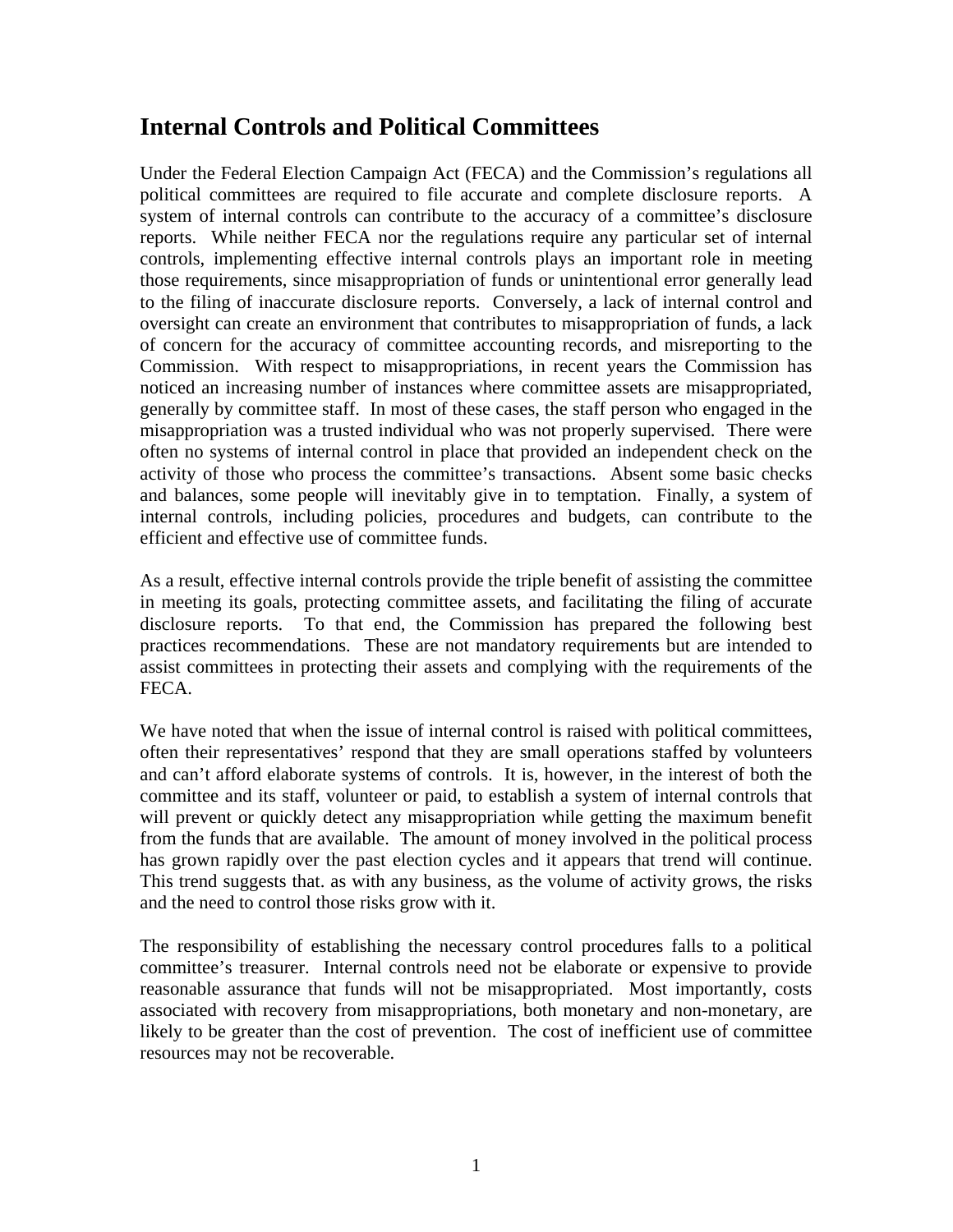This guide should not be the only resource that is consulted. In addition to accounting professionals, there are numerous resources that can be found on the Internet. For example the Small Business Administration offers an internal control check list that can be used as a starting point. A copy can be located at http://www.prescott.edu/faculty\_staff/faculty/scorey/documents/sba\_2004a.pdf. The Government Accountability Office has published a guide for Government Agencies titled Standards for Internal Control in the Federal Government that explains the components and principles of internal control [\(http://www.gao.gov/special.pubs/ai00021p.pdf\)](http://www.gao.gov/special.pubs/ai00021p.pdf). There are also many other organizations that have posted their control procedures on the Web ranging from State and local government agencies, to educational institutions, to religious organizations. For example, the Comptroller of the State of Connecticut (<http://www.osc.state.ct.us/manuals/AcctDirect/contents.htm>) has an Accountability Directive that, in Appendix B, **SECTIONS APPLICABLE TO ALL AGENCY PROGRAMS,** includes not only internal control checklists, but flow charts. Much has been written on internal control by experts in the field, the material in this document borrows from a number of those sources.

Naturally, no one set of controls will be right for all political committees. Small organizations that have only a few people involved will have very different needs and resources than a large corporate or union Separate Segregated Fund that has a significant staff and access to the internal auditing resources of the connected organization. This document is aimed at the smaller organizations. Of course, effective internal control depends heavily on the separation of key functions among more than one person.

## **What are Internal Controls?**

Internal control is a *process* designed to ensure that an organization's goals are met with respect to:

- Effective and efficient operations
- Reliable financial reporting,
- Compliance with laws and regulations, and
- Protection of the organization's assets

The best internal control system can provide only *reasonable*, not absolute, assurance that these goals are met. Any system may be defeated either by accident or intentionally through collusion. However, a well-designed system will reduce the risk that errors or intentional acts will occur or go undetected.

The internal control process typically includes the following elements:

- Control Environment
- Risk Assessment
- Control Activities
- Information and Communication
- Monitoring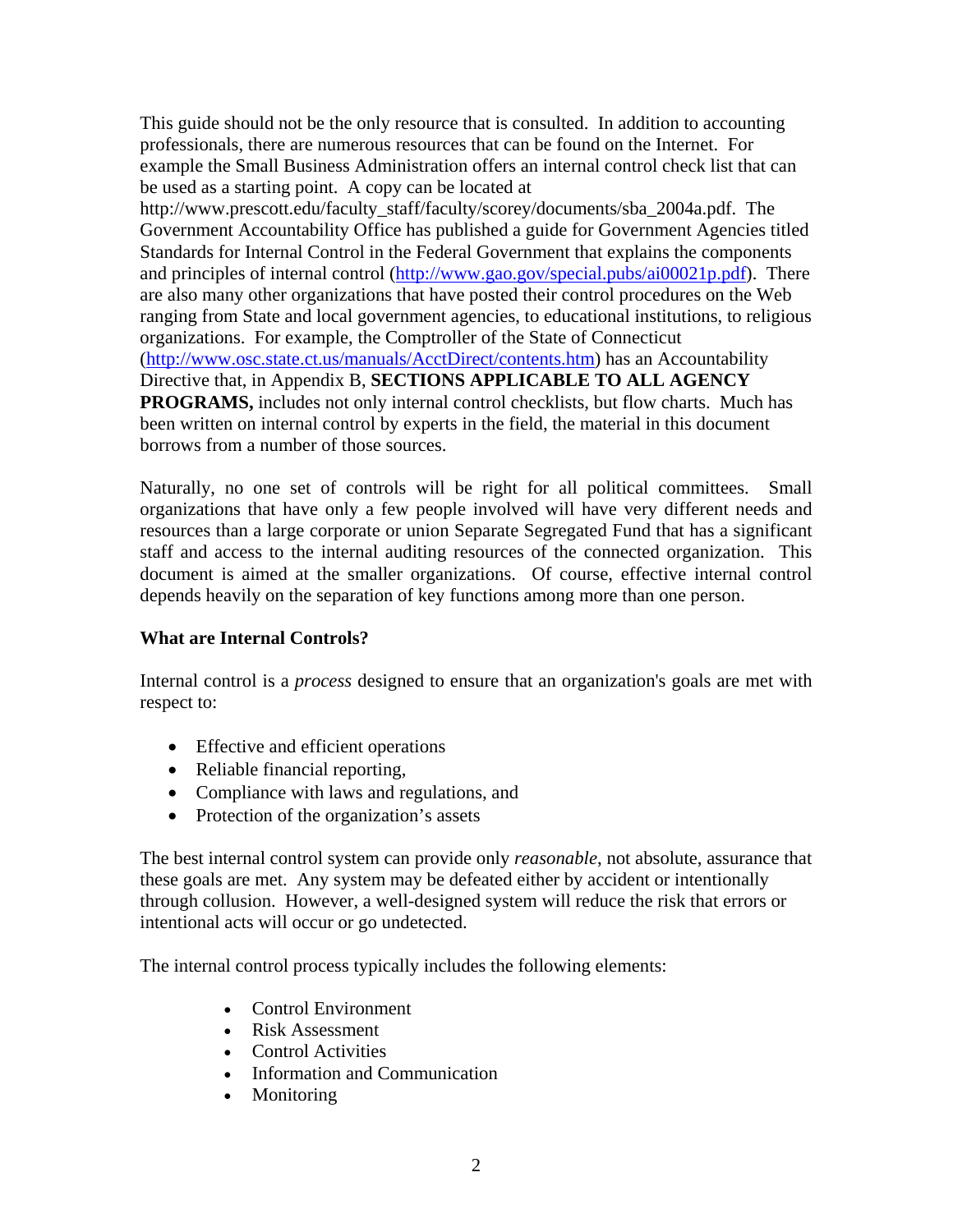Although this may sound complicated, in a small organization it is actually very simple. The following describes each of the elements:

**Control Environment**. At the core of any organization are its people with their individual attributes such as integrity and competence, and the environment in which they operate. There are three key aspects to controlling the environment: 1) Limiting the number of people who have access to any accounting function, assets or records system, 2) Maintaining a separation of functions so that no single individual has complete control over financial transactions, and 3) Providing proper instruction and guidance to relevant staff. Ideally, a committee should utilize the smallest number of individuals needed to accomplish the work and still maintain a separation of duties. These individuals should have an understanding of the importance of control procedures and the role they play in ensuring accurate reporting of all financial activities.

**Risk Assessment**. The committee must be aware of, and deal with, the risks it faces both monetary and non-monetary. Naturally some assets, such as cash, are more easily diverted than others and the control procedures should take into account the risk that each type of asset presents. Then the committee can establish cost effective ways of managing the related risks.

**Control Activities**. Control policies and procedures must be established to ensure that risks are minimized. Depending on the size of the organization these procedures may be simple and limited, or complex and more extensive. A simple example would be to assign one person to record transactions and file disclosure reports, while another to review and reconcile them to reports and accounting records.

**Information and Communication**. Information and communication systems surround all of these activities. They enable people to gather and share the information needed to conduct, manage, and control operations.

**Monitoring**. The entire process must be monitored, and modifications must be made as necessary. In this way, the system can react dynamically, changing as conditions warrant. In many political committees this is a critical part of the equation. Staff and structures change often and sometimes radically. Therefore it is necessary to reconsider the procedures in place to assure they are still effective and appropriate to the current circumstances.

Follow-up. Once a deficiency in internal control is identified, it is incumbent upon committee management to take steps to minimize the risk. After identifying a potential problem, it is expected that action will be taken to reasonably assure that the committee's affairs will be conducted in a manner that meets the internal control and organizational goals discussed above.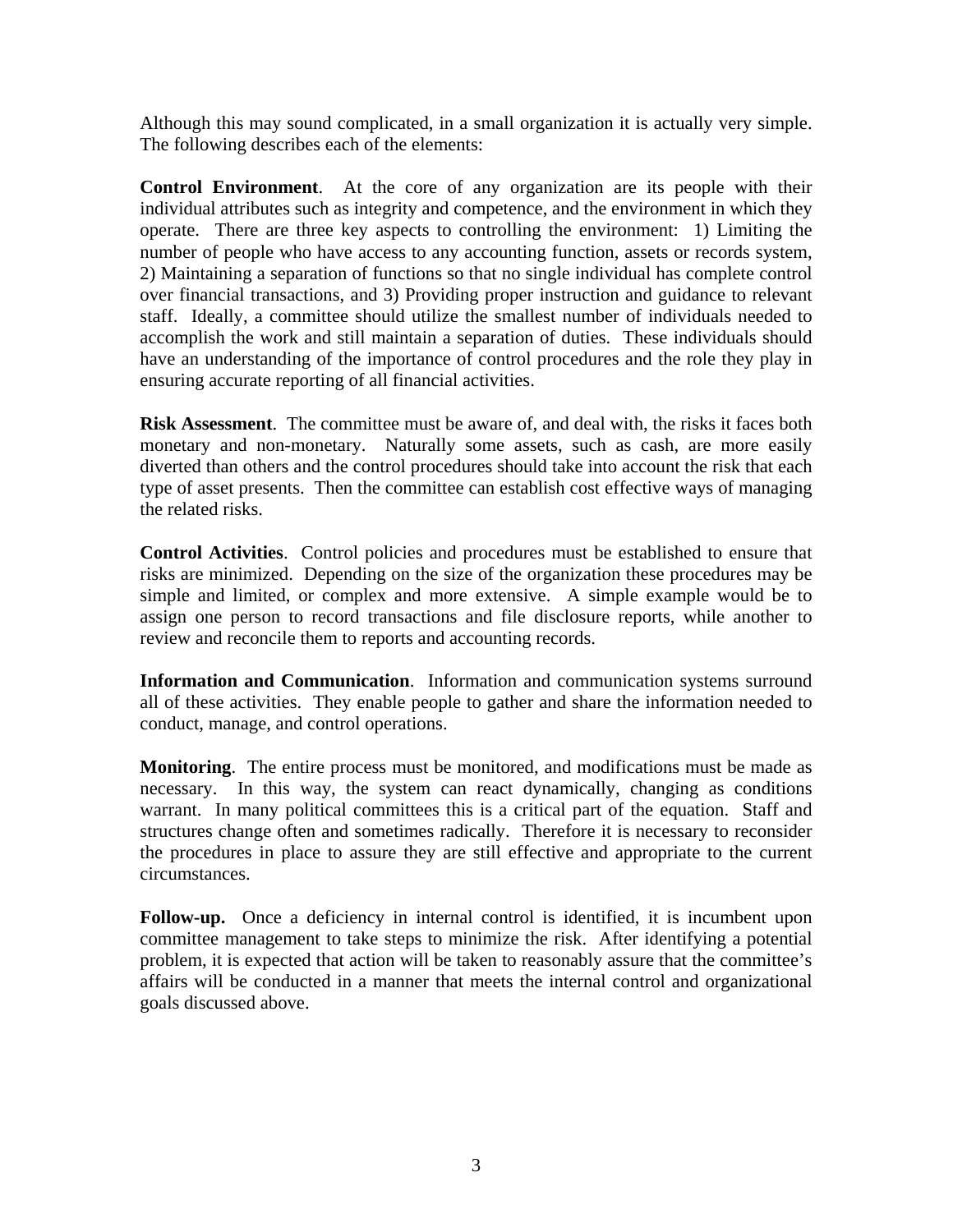#### **Selected Procedures for Internal Controls**

As alluded to earlier, separation of duties is the key ingredient in any internal control system. Without that separation, it is virtually impossible to be reasonably assured that the organization's internal control goals are met. In a small organization there may be as few as two or three individuals involved in the processing, recording and reporting of transactions. With careful planning and assigning of duties it is possible to establish an elementary internal control system with very few people. If the committee staff is very small maintaining some level of separation of duties and independent review is of prime importance. The Treasurer can provide independent review so long as he or she does not process transactions on a day to day basis or prepare disclosure reports.

The controls discussed below include those over cash and non-cash assets that are readily convertible into cash (e.g., liabilities whose liquidation will require the use of cash, such as accounts payable and notes payable). The areas discussed below represent particular vulnerabilities the Commission has identified based on its regulatory experience. They do not represent an exhaustive list of assets to be safeguarded.

#### *Bank Accounts*

- A. Limit the number of bank accounts to those absolutely required to manage the committee's business. It may, for example, be more convenient to have separate accounts for the primary and general elections and/or receipts and disbursements. Obviously, the fewer the accounts, the greater the control and the smaller the opportunity for errors or wrongdoing.
- B. A political committee should obtain from the Internal Revenue Service an employer identification number ("EIN") in the name of the committee and all committee bank accounts should be in the name of the committee and utilize the committee EIN. Never approve the opening of an account in the name of an individual or using an individuals Social Security Number. The mailing address should be a committee address and the statements should be delivered unopened to a person not charged with processing transactions. Only the treasurer or his designee should be permitted to open and close bank accounts. Those with such authority should be specifically named in writing.
- C. Limit the number of persons authorized to sign checks. In addition, checks in excess of a certain dollar amount should require the signature of two responsible individuals. The recommended threshold is \$1,000. Facsimile signatures should be prohibited unless controlled by a check-signing machine with a numerical sequence counter. No signature stamps should be allowed.
- D. Debit and credit cards must be carefully controlled since they represent easy access to committee assets. The committee's bank or credit card issuer may be helpful in this regard. It may be possible to place dollar restrictions on cards, both on a per transaction basis and a cumulative limit. Once expenditures are approved, the limit can be re-established. Limits or prohibitions can also be placed on cash withdrawals.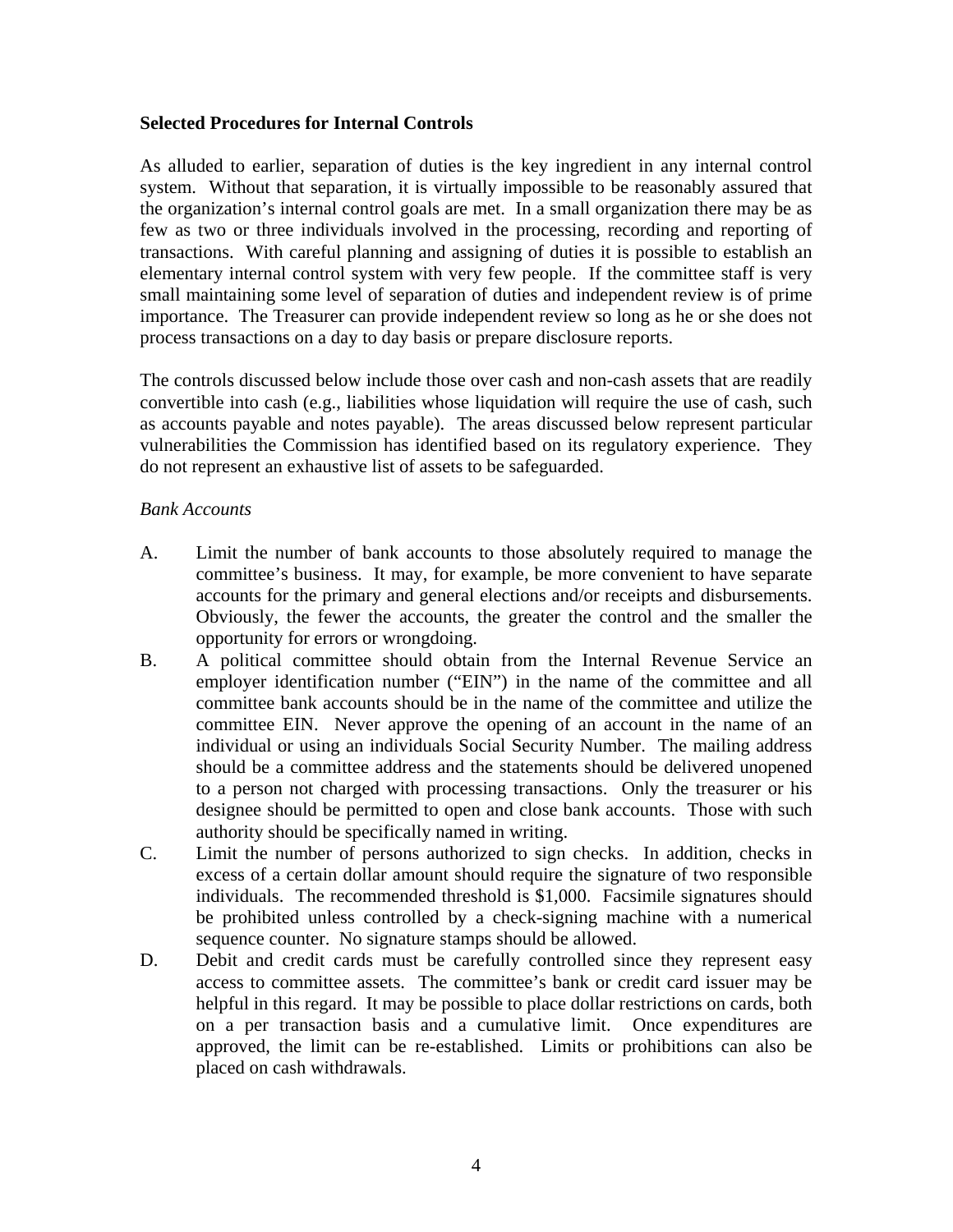- E. Review the transactions on bank statements and reconcile the statements to the accounting records each month in a timely manner. Many committees find that the use of one of the commercially available small business accounting software packages is useful in this process. They often include a simplified preprogrammed process for reconciling the accounts and locating differences. The review and reconciliation are essential to determining if any errors occurred, unauthorized checks were issued or receipts were stolen. Someone should reconcile the bank statement other than the check signers and those controlling the checking account and processing transactions. The individual responsible for reconciling the account should receive the bank statement unopened. This one step of segregating the processing of transactions and the reconciliation of accounts would have prevented or quickly revealed a number of the misappropriations and the associated false reporting that the Commission has observed in recent years. It is also an excellent technique for discovering errors and omissions that occur accidentally.
- F. Prior to filing each report, a reconciliation between bank and accounting records and the disclosure reports should be undertaken. The use of electronic banking can contribute to the timely reconciliation process and allow reconciliations to be easily done when reports do not coincide with bank statement dates. Access to the electronic banking system should be limited.
- G. Require all wire transfers to be pre-authorized by two responsible individuals and immediately recorded in the accounting records. A committee sequential identification number (similar to a check number) is often helpful in recording and controlling wire transfers. A gap in the sequence number indicates a wire transfer that was not recorded. The Commission has encountered situations where the failure to record wire transfers has resulted in substantial misstatements in disclosure reports. Naturally, the reconciliation of the checking accounts to the accounting records and the disclosure reports will help prevent the filing of erroneous reports.
- H. Finally, investigate other control related services that the committee's bank may be able to provide. With electronic banking, information is available instantly that can contribute to a more secure control environment. Also banks may be able to screen checks that are drawn on committee accounts during their processing for compliance with agreed upon criteria.

## *Receipts*

A. Make a list of receipts when the mail is opened. Ideally, the person opening the mail and preparing the list should be independent of the accounting function. A responsible official should periodically (during the monthly bank reconciliation if not more often) compare the list with the recorded amount for the deposit and the deposit amount on the bank statement. Some committee's have found using a lockbox service (to independently open mail, record the contributions, and make bank deposits) to perform this part of receipt processing beneficial. Such services may be available through the bank.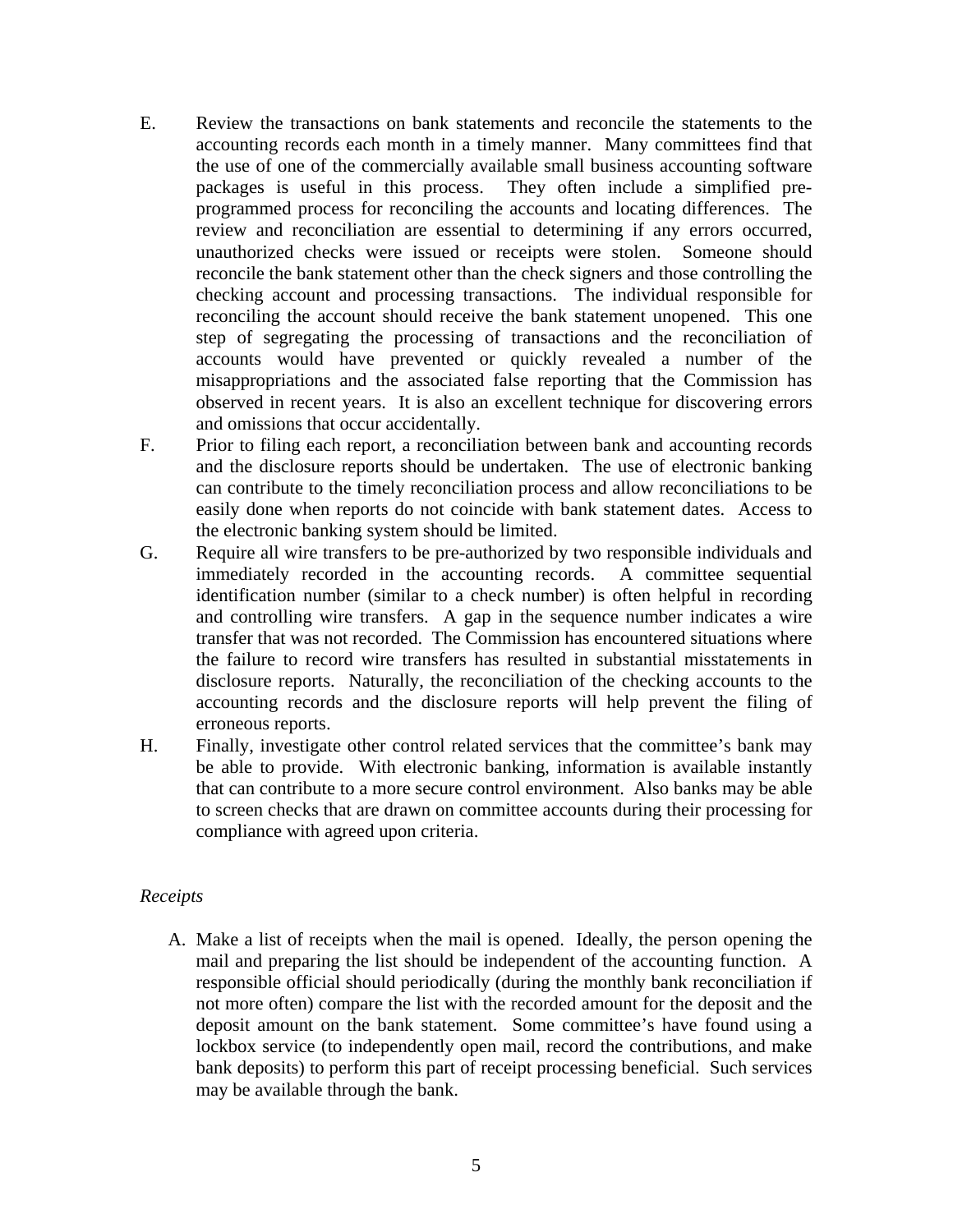- B. The employee responsible for opening the mail should complete to following:
	- Place restrictive endorsements, such as For Deposit Only to the Account of the Payee, on all checks received. Account number can be added but that addition may cause a security concern by providing each contributor the committee's account number..
	- Prepare a list of the money, checks, and other receipts.
	- Forward all receipts to the person responsible for preparing and making the daily bank deposits. Cash and check receipts should be deposited intact daily.
- C. If the committee receives contributions via debit and credit card, the same type of information described above for checks and cash should be assembled for those contributions<sup>[1](#page-5-0)</sup>. The same verification to bank deposits should also be performed. The procedure will depend on the system that the credit card processor has in place. These control issues should be taken into account before selecting a firm to process the committee's credit card contributions. Commission Advisory Opinion 1999-9 (available on the Commission's Web Site) provides guidance concerning the solicitation and receipt of credit card contributions. Although the Opinion was issued in the context of the Presidential Primary Matching Fund program, it is useful guidance for credit card contributions in non-pubicliy funded campaigns as well.
- D. Prohibit delivery of unopened business mail to employees having access to the accounting records.
- E. Contributions that are received by committee personnel at events and in person should be subject to the same procedures as those received via mail. Lists should be made and the checks submitted to the person(s) doing other contribution processing.
- F. Secure undeposited receipts in a locked cabinet at all times.
- G. Cash refunds should require approval.
- H. Locations where the physical handling of cash takes place should be reasonably safeguarded.

#### *Disbursements*

 $\overline{a}$ 

A. Generally, disbursements should be made with pre-numbered checks, with the exception of petty cash. Using checks for all major cash payments ensures that there is a permanent record of the disbursement. The check should be prenumbered so that it is accounted for properly. This procedure helps to prevent the issuance of a check that is not recorded in the cash disbursement records. As noted above, it is good practice to require checks in amounts greater than a specified amount to require two signatures. Additionally, pre-signed checks should not be allowed. The use of credit and debit cards should be very carefully controlled and detailed records of the transactions should be required of all users. Avoid using credit and debit cards to withdraw cash. Wire transfers should

<span id="page-5-0"></span> $1$  Be aware that credit card processing fees may be netted against the contribution amounts when deposited into the committee's accounts. If so, the gross amount of the contributions must be recorded with the processing fees shown as an expense.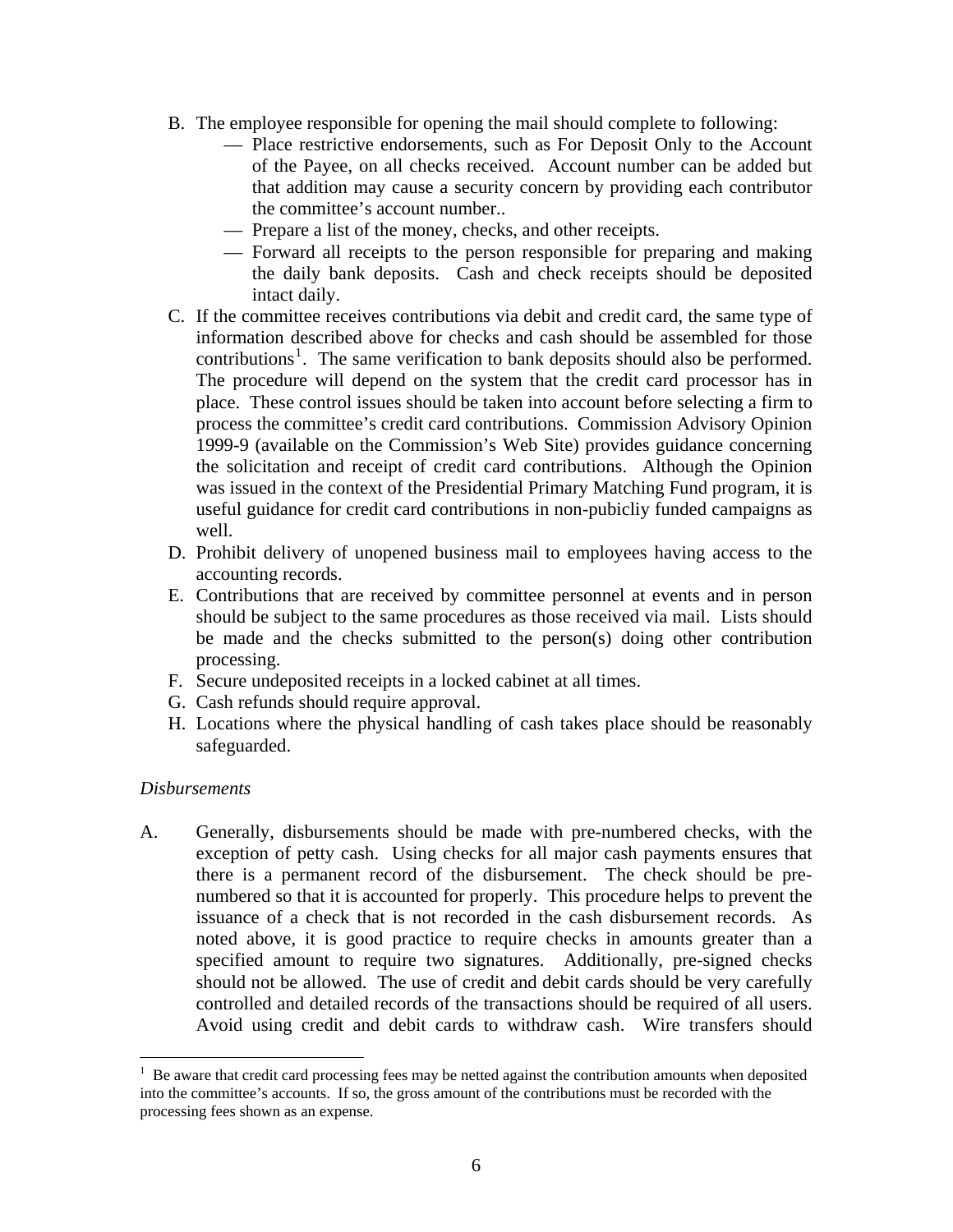require dual authorization and each wire should be assigned a sequential number to help assure that all such payments have been recorded. Wire transfers should be recorded in the accounting records immediately.

- B. If a mistake is made when preparing a check, void the check before preparing a new one. The voided check should then be altered to prevent its use, retained to make sure all pre-numbered checks are accounted for, and filed with other checks for a permanent record. The stock of unused checks should be safeguarded and regularly inventoried.
- C. If possible, check signing should be the responsibility of individuals having no access to the accounting records.
- D. Draw checks according to procedures prescribing adequate supporting documentation and authorization. It is in a committee's best interest to ensure that invoices that have been properly authorized support disbursements. This documentation should include (1) a proper original invoice; (2) evidence that the goods or services were received; and (3) evidence that the purchase transaction was properly authorized. Some committees find the use of a check authorization form to be useful. The signatures required for such authorizations can vary based on the size and nature of the transaction.
- E. All supporting documents should be canceled or marked "paid" once a disbursement is made to avoid double payments. In the past the Commission has observed instances where failure to take these steps has resulted in many costly duplicate payments. Payments should not be made on statements or balance-due billings unless underlying invoices are included.
- F. Mail all checks promptly and directly to the payee or if they are to be delivered by committee staff, require that the person taking control of the checks signs for them. The person mailing the check should be independent of those requesting, writing, and signing it.

## *Petty Cash.*

Use an imprest petty cash fund with one custodian. The imprest fund involves replenishing petty cash only when properly approved vouchers and/or petty cash log entries are presented justifying all expenditures. The amount of the replenishment is equal to the difference between the stated amount of the fund and the remaining balance. For accountability, only one person should be in charge of the fund. The amount to be placed in the petty cash fund will need to be determined by the committee based on its operating needs, but should be kept to the minimum amount needed to make small disbursements. A petty cash fund of not more than \$500 should be adequate in most cases. If that proves not to be the case, the committee should review its policies concerning which disbursements may be paid from petty cash. No cash disbursement in excess of \$100 is permitted

## *Payroll*

Many committees use a payroll service for much of the payroll function. Where there are more than a few employees; a service can be a very effective way of handling payroll and maintaining a separation of duties within the payroll operation. As an additional benefit,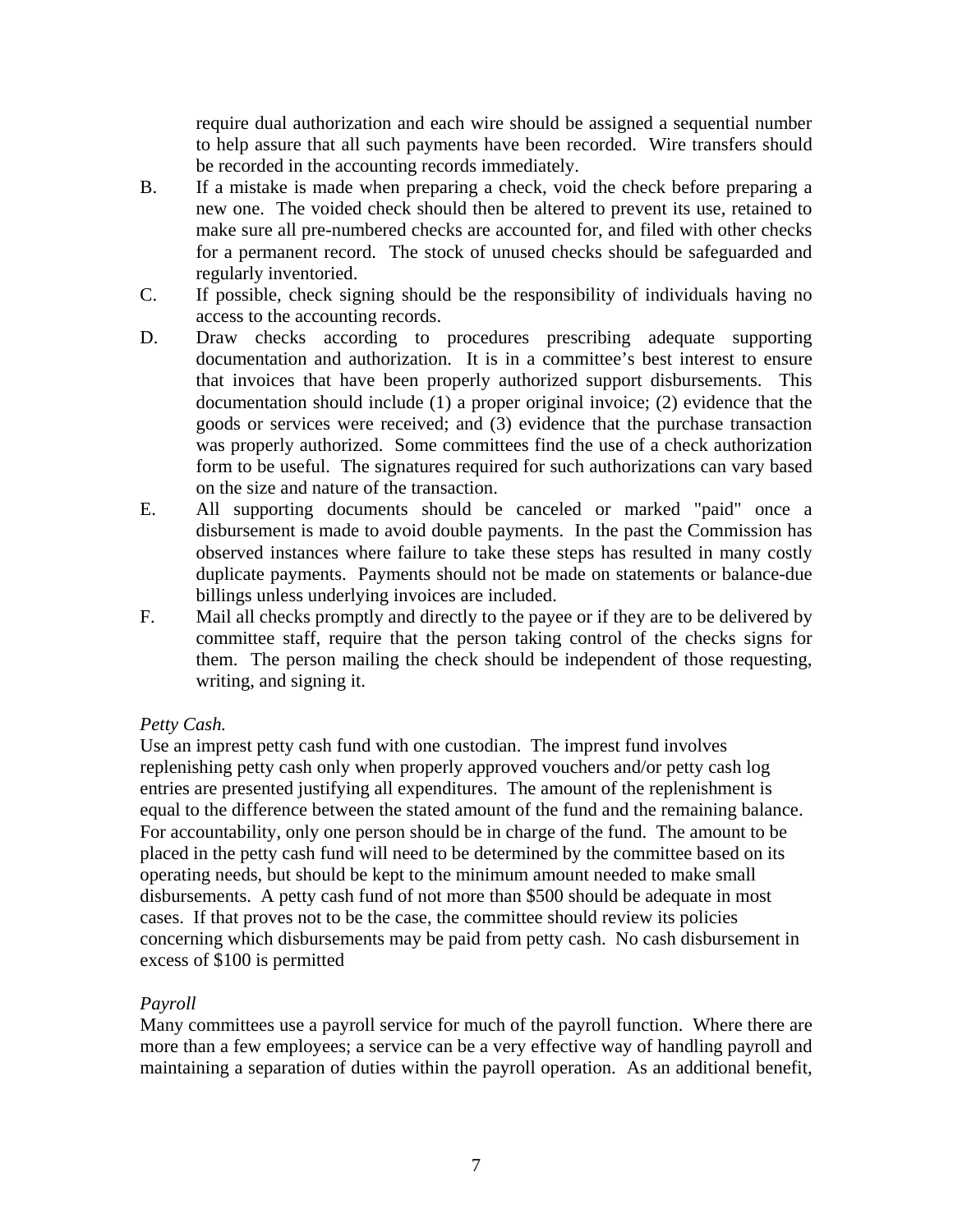the service will often take care of the preparation and filing of the necessary tax returns, and thereby help avoid errors and associated penalties.

If the committee chooses to handle payroll in-house, the signing and distribution of the checks must be properly handled to prevent their theft. The controls should include limiting the authorization for signing the checks to a responsible person who does not have access to timekeeping or the preparation of the payroll, the distribution of the payroll by someone who is not involved in the other payroll functions, and the immediate return of unclaimed checks for redeposit

If the committee has more than a few employees, it is advisable that it use an imprest payroll account to help prevent the payment of unrecorded payroll transactions. An imprest payroll account is a separate checking account in which a small balance is maintained. A check for the exact amount of each net payroll is transferred from the general account to the payroll checking account immediately prior to the distribution of the payroll. The advantages of an imprest account are that it limits the organization's exposure to payroll fraud, allows the delegation of payroll check-signing duties, separates routine payroll expenditures from other expenditures, and facilitates cash management.

#### *Payables*

The accounts payable/notes payable procedures are clearly related to the procedures for cash disbursements and payroll. The control concern is to make certain that all liabilities are properly recorded and ultimately paid. There should be a proper segregation of duties over the performance of the functions of comparing receiving reports, purchase orders and invoices and the handling of the actual disbursement functions. As noted previously, invoices should be stamped "paid" and payments should not be made from statements of account unless accompanied by the related bills and invoices. These procedures prevent accidentally paying the same charges more than once. For disbursements that are not normally accompanied by an invoice (e.g., payment on a note or office rent), the authorization should come from a responsible official.

#### *Computerized Systems*

Most political committees are required to file their reports electronically and therefore many of their accounting records are automated. All of the same control considerations that apply to a manual transaction system apply to an automated system. In particular, separating functions so that data files are reconciled to other records by someone independent of the transaction processing and reporting functions is critical. In addition, in electronic systems the selection of software, the training of staff in the use of that software, limiting access to the system, and security of the data are important considerations.

In many cases, the electronic filing software is separate from accounting software. If this is the situation, determine if data can be exported from the accounting software to the filing software. Not only is it more efficient than entering the data twice, it reduces the opportunity for error.